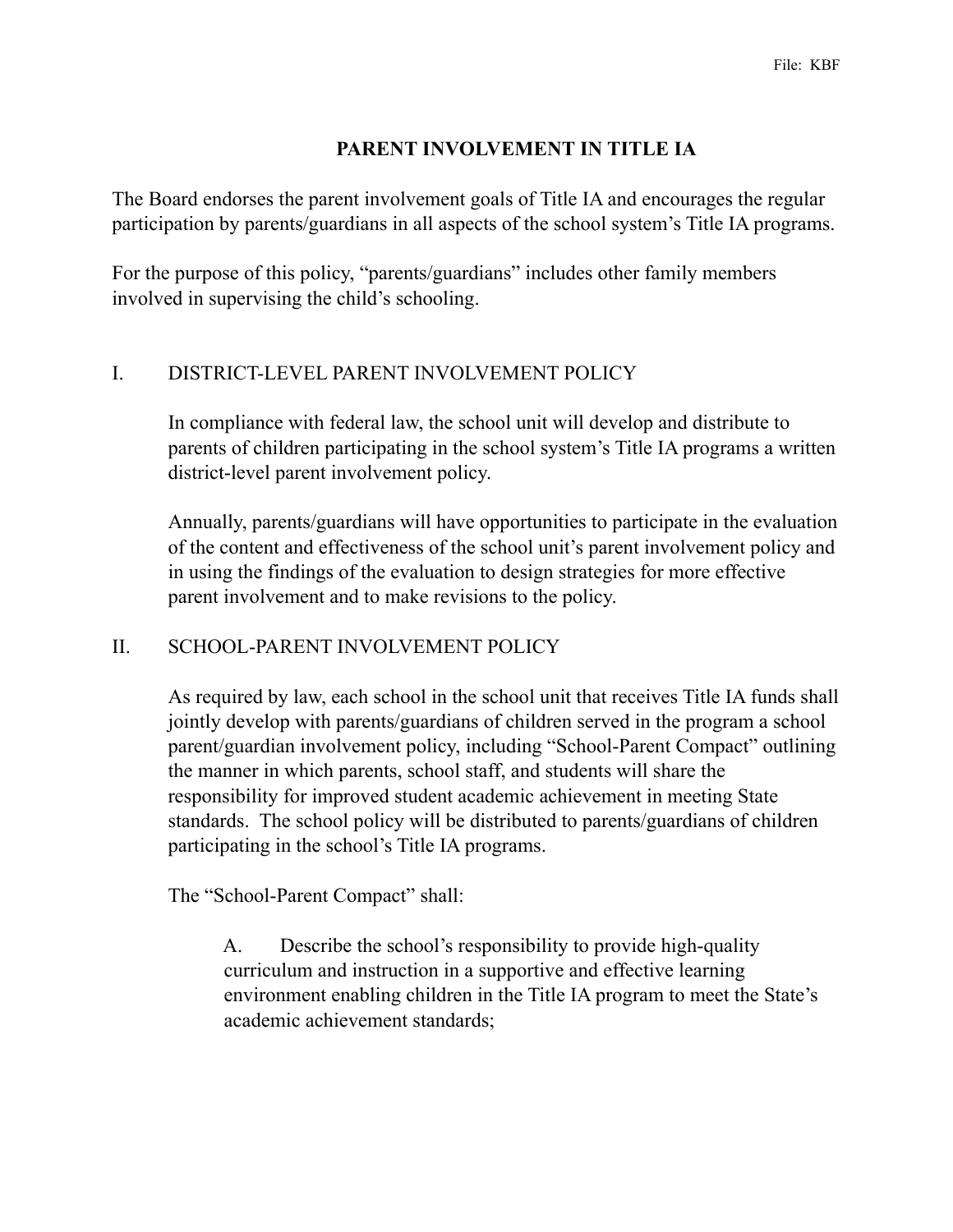B. Indicate the ways in which parents will be responsible for supporting their children's learning, such as monitoring attendance, homework completion, monitoring television watching, volunteering in the classroom,

 and participating, as appropriate, in decisions related to their children's education and positive use of extra-curricular time; and

 C. Address the importance of parent-teacher communication on an ongoing basis, with, at a minimum, parent-teacher conferences, frequent reports to parents, and reasonable access to staff.

### III. PARENT INVOLVEMENT MEETINGS

Each school receiving Title IA funds shall convene an annual meeting to which all parents/guardians of eligible children shall be invited to inform them about the school's participation in Title IA and to involve them in the planning, review, and improvement of the school's Title IA programs and the parent involvement policy.

These meetings shall be used to provide parents with:

A. Information about programs the school provides under Title IA;

 B. A description and explanation of the curriculum in use at the school, the forms of academic assessment used to measure student progress, and the proficiency level students are expected to meet;

 C. Opportunities to formulate suggestions and to participate, as appropriate, in decisions relating to the education of their children; and

 D. The opportunity to submit comments to the district level if they are dissatisfied with the school-wide Title IA program.

# IV. PARENT RELATIONS